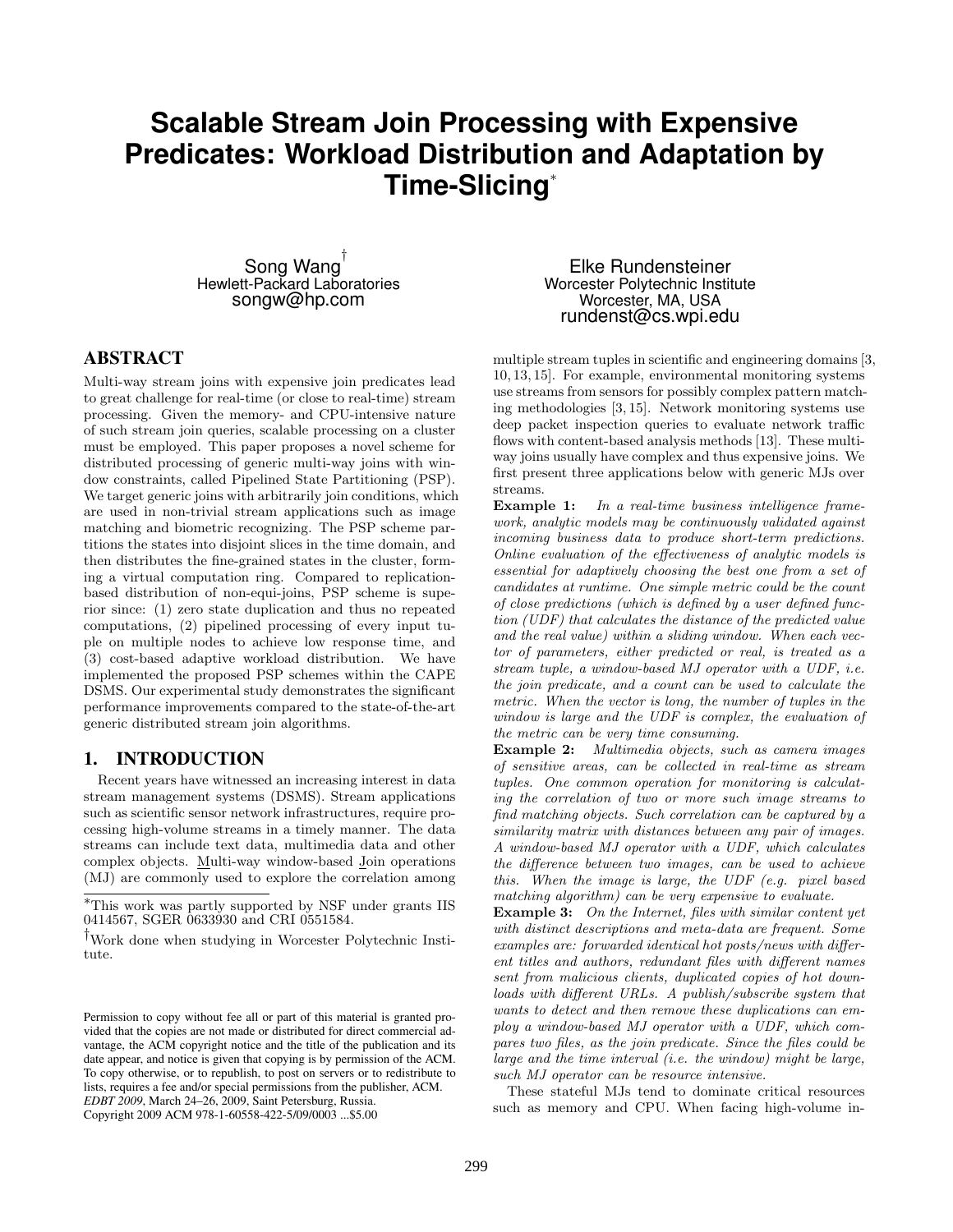put streams, the in-memory processing may at times be beyond the capacity of a single machine [9]. Resorting to a shared-nothing cluster has been recognized as one of the most practical solutions [1], without violating either the result accuracy or the real-time response requirements.

In this paper, we focus on distributed processing of generic MJs with arbitrary join predicates, especially for MJs with expensive join probing cost over large window constraints.

The basic distribution techniques used in database systems can be classified as pipelined and partitioned parallelism [11]. By streaming the output of one operator into the next operator, the two operators can work in series, termed pipelined parallelism. By partitioning the input data among multiple processors, an operator can be instantiated as many independent instances each working on a part of the data, termed partitioned parallelism. However direct application of these distribution methods is not effective for distributing MJs with arbitrary join conditions.

For pipelined parallelism, the MJ operator must fit into a single machine, which is not always feasible with large window constraints and high volume input streams. Though, we could translate an MJ operator into a join tree composed of a sequence of smaller binary join operators, such method would lose the flexibility of join orderings, which is extremely needed for MJ processing in dynamic environments [22]. Moreover such join tree distribution will scale to at most  $k-1$  machines for a k-way MJ operator, while machines available may be much more than k.

Partitioned parallelism only supports equi-joins, since it requires some hash function for disjoint partitioning of tuples. For non-equi-joins, value-based data partitioning cannot be applied without potentially huge data duplication [9], which may abuse memory and cause increased data shipping and processing costs. Moreover, data partitioning [16] assumes that every partition is small enough to be processed by one single machine. This assumption may not always be valid or could rapidly be violated at run-time, especially when processing skewed data.

Our Approach: We propose a novel MJ operator distribution scheme called Pipelined State Partitioning (PSP). PSP separates a macro MJ operator into a series of smaller MJ operators by time-slicing of the states. The sliced MJ operators are connected in a virtual ring architecture. It slices the states into disjoint slices in the time domain, and then distributes these fine-grained state slices among processing nodes in the cluster. Also, due to pipelining, the workload to process every input tuple is distributed to multiple nodes. Thus not only the throughput is increased, but also (which is more important) that the processing time of each input tuple is reduced with more processing power involved. Different from traditional plan-based pipelined parallelism, whose parallelism is bounded by the longest sequence of operators in the query plan, PSP instead enables the optimizer to split the MJ to any number of state-sliced MJ operators.

In this paper, a cost-based optimizer is developed to achieve the optimal state slicing and allocation in terms of query response latency. Runtime adaptive state relocation is also proposed for achieving load balancing and re-optimization in a fluctuating environment.

Compared to existing work on distributed generic MJ processing in [9], the PSP scheme has the following benefits: 1) no state duplication and thus no repeated computations during PSP distribution; 2) pipelined processing in a cluster to achieve not only high throughput but also low response time; 3) arbitrary number of sliced operators at the optimizer's will to achieve optimality with given statistics; and 4) controllable adaptive state partitioning and allocation in the time domain.

#### Our Contributions:

- We introduce the novel ring-based MJ time-slicing architecture with a proof of correctness.
- The basic PSP model and its extension are discussed in detail.
- The PSP ring is analytically evaluated and tuned based on a cost model.
- The runtime slice allocation and relocation are proposed for adaptive load diffusion.
- The proposed techniques are implemented and evaluated in the CAPE DSMS. Results of performance comparison of our proposed techniques with state-of-theart strategies are reported, confirming the superiority of PSP.

Organization of Paper: The rest of the paper is organized as follows. Sections 2 and 3 define the problem tackled. Section 4 introduces the PSP distribution scheme. Sections 5 and 6 present the cost based analysis and cost based runtime adaptive optimization. Section 7 compares PSP with other generic join distribution schemes. Section 8 reports the experimental results. Section 9 contains related work while Section 10 concludes the paper.

### 2. PROBLEM DEFINITION

In this paper we tackle the problem of scalable processing of multi-way joins (MJ) having expensive join predicates (usually UDFs) in a share-nothing cluster with a Gigabit network. The objective is to minimize the response time and reduce state memory costs even when faced with highvolume streams with huge windows. We present our approach using time-based windows. Our techniques can be applied to count-based window as well.

We assume that the timestamps of stream tuples are globally ordered [6]. Sliding windows [4] define the scope of the otherwise infinite streams for stateful operators. The output of an MJ on data streams  $S_1, S_2, ..., S_m$  with window constraints  $W_1, W_2, ..., W_m$  and join predicate  $\theta$  consists of all joined tuples  $(s_1, s_2, ..., s_m)$ , such that  $T - T_{s_i} < W_i$  $(\forall i \in [1,m])$  and  $\theta(s_1,\,s_2,...,\,s_m)$  hold [5]. Here  $T_{s_i}$  denotes the timestamp of tuple  $s_i$  and T denotes  $max(T_{s_i}), i \in [1, m]$ . The timestamp assigned to the joined tuple is T.

In [5, 22] the non-blocking multi-way symmetric join algorithms with flexible join orderings are introduced. Our proposed approach inherits this flexibility of customized join orderings to assure high performance. Clearly, selection of efficient join orderings is orthogonal to our focus, and any algorithms in [5, 22] could be used for this purpose.

# 3. STATE-SLICING FOR MULTI-WAY JOINS

Similar to slicing the window states along the time dimension for sharing the computation of aggregates [12] and binary joins [23], we now slice the states for pipelined execution of a multi-way join in the time domain.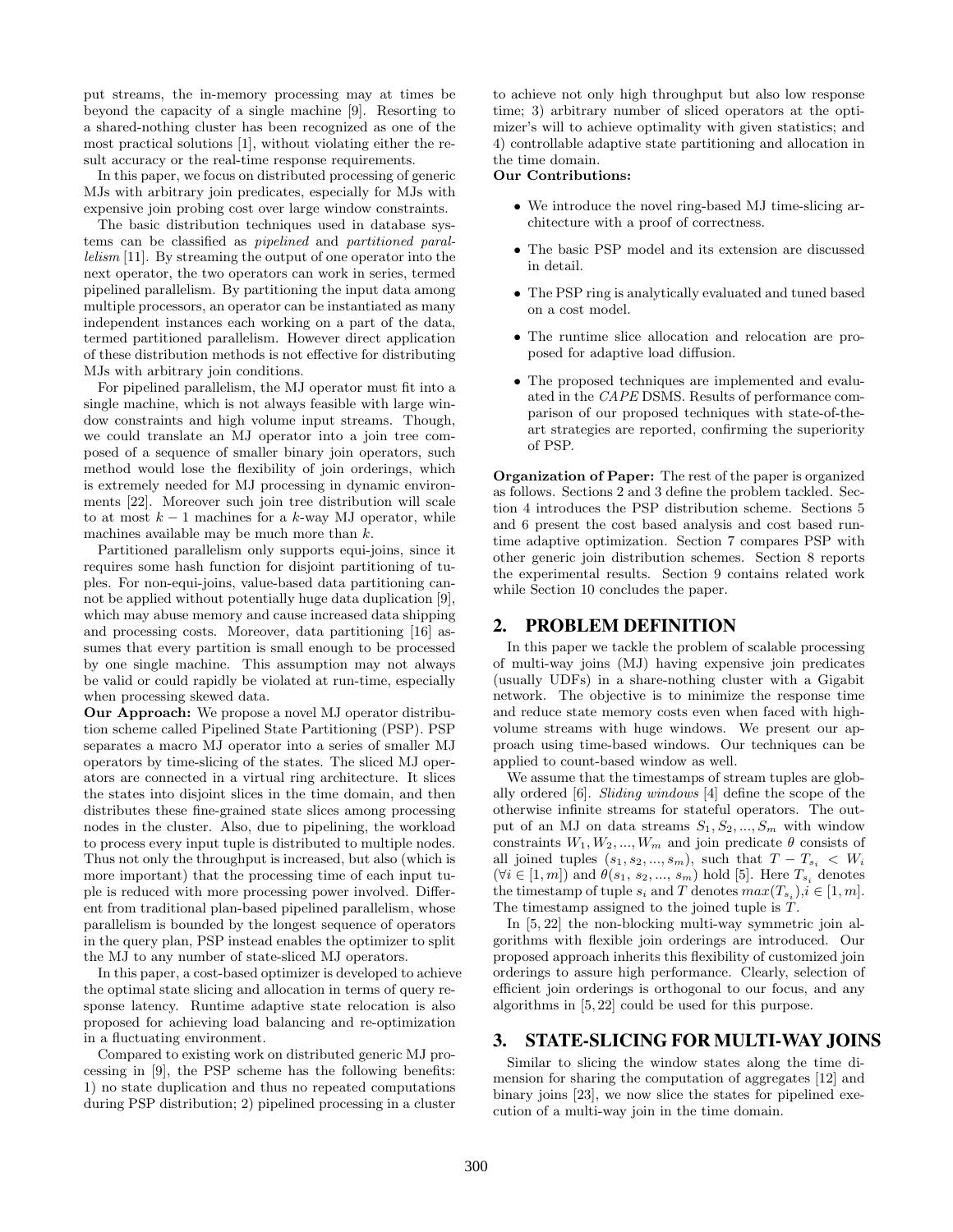Our work is related to the state-slicing concept presented in [23]. In [23], the state-slice concept is used for efficient sharing of binary join queries with different window lengths in a centralized query engine. The correctness of rewriting a binary sliding window join into a state-slice join chain is guaranteed by the pipelined execution of the input tuples. We propose to explore this property for distributed processing of MJs in a cluster, which is asynchronous in nature.

Applying state-slicing concept for MJ operator faces new challenges since the optimal join orderings must be preserved. Intuitively, by first converting an MJ operator into a binary join tree, the binary state-slice method can be reused in a naive way to process MJs. A binary join tree implies a fixed join ordering for all input stream tuples, which may be sub-optimal compared to the flexible join orderings in a holistic MJ operator [5]. Also, a binary join tree is rather rigid for runtime join ordering re-optimization, when the stream characteristics have changed.

Alternatively, directly applying the binary state-slicing method to MJ operators faces several problems, as explained below with an example. Assume that the MJ to be processed is a 4-way join  $A \bowtie B \bowtie C \bowtie D$  and n state-sliced join operators,  $J_1$  to  $J_n$ , are connected in a chain structure. The state for each stream in the MJ is partitioned into  $n$  parts, denoted as  $(A_1, \ldots, A_n), (B_1, \ldots, B_n)$  and so on. Thus sliced join  $J_i$   $(1 \leq i \leq n)$  will hold the sliced states  $A_i$ ,  $B_i$ ,  $C_i$  and  $D_i$ . For one incoming tuple a from stream A, all the sub-join tasks  $a \bowtie B_i \bowtie C_j \bowtie D_k$ ,  $(1 \leq i, j, k \leq n)$  must be conducted to generate the complete joined results. Without loss of generalization, consider one sub-join task with  $k \leq j \leq i$ , then first  $a \bowtie D_k$  must be conducted at  $J_k$ , since the sliced state  $D_k$  is held only at  $J_k$ , which is ahead of  $J_i$  and  $J_j$  in the chain. Similarly,  $(a \bowtie D_k) \bowtie C_j$  then is conducted at  $J_j$ and so on. That is, the join ordering  $(A \to D \to C \to B)$  is determined here by the ordering of the  $i, j, k$  in each sub-join task, but not by the plan optimizer. Actually every possible join ordering is used to process certain sub-join tasks, since the order of  $i, j, k$  is arbitrary. Such join orderings certainly are not optimal. The benefit of holistic MJ processing is lost and the join performance may be significantly decreased.



Figure 1: Ring-based Query Plan with Multi-way State-slice Joins.

To inherit the merit of holistic MJ processing with optimal join orderings, we propose a ring-based query plan execution framework for multi-way state sliced join processing. Fig. 1 shows the logical ring-based query plan with an example of  $n$  (3-way) state sliced joins. Intuitively, selection of the join orderings is independent from the locations of corresponding sliced states for a sub-join task, since the ring structure can bring tuples back to the entry. In the rest of this paper we will use  $M$  or  $m$  to denote the number of input streams and N or  $n$  to denote the number of sliced joins.

PSP is designed to distribute the potentially huge state of the MJ operator to all the processing nodes and consequently render balanced CPU load diffusion. The adaptive workload balance is achieved by dynamic setting the window ranges of the sliced joins at runtime. We discuss the runtime ring plan adaptation in Section 6.

# 4. THE PSP EXECUTION MODEL

Naturally the time-based operator partitioning provides a novel scheme for distributed processing of expensive join operators. The logical pipelined state partitioning (PSP) model is introduced here while cost-based deployment of the scheme in a cluster is discussed in Section 5.

### 4.1 State-Slice Ring with Life Control

The logic ring model of PSP in Figure 1 corresponds to a series of multi-way state-sliced join operators connected in a ring structure. Besides stream inputs and output of joined results, each state-sliced join also has special input and output for pipelined propagation of intermediate results.

DEFINITION 1. A multi-way state-slice join operator  $J^m$ on data streams  $S_1, S_2, ..., S_m$  is denoted as  $S_1[W_1^s, W_1^e] \overset{m}{\bowtie}$  $S_2[W_2^s, W_2^e] \stackrel{m}{\bowtie} ... \stackrel{m}{\bowtie} S_m[W_m^s, W_m^e],$  where the superscripts s and e denote the start and end of the window constraints. The joined results of  $J^m$  for arrival tuple  $s_i$  consist of all tuples  $(s_1, s_2, ..., s_m)$ , such that  $W_j^s \leq T_{s_i} - T_{s_j} < W_j^e$ , for all  $j \in [1, m], j \neq i$ .

A pipelined state-slice join ring is composed of multiple state-slice join operators on the same data streams. The states of the connected joins have abutting window ranges for each input stream. The slice join having the  $W^s = 0$  in the ring is called the head of the ring and the one having the largest end window is called the tail of the ring. Since the window ranges of sliced joins in the ring are non-overlapping, the whole states are partitioned disjointly.



Figure 2: Snapshot of Runtime State Deployment in the Ring-based PSP.

Figure 2 shows a snapshot of the state partitioning and physical deployment for an example 3-way join on stream A, B and C in a 5-node cluster. Each stream has unique window size and the current sliding windows are illustrated with colors. The state of each stream is partitioned disjointly and deployed to nodes 1 to 5. The state deployment can be very flexible: the ring connections and thus the ring lengths could be different from each other.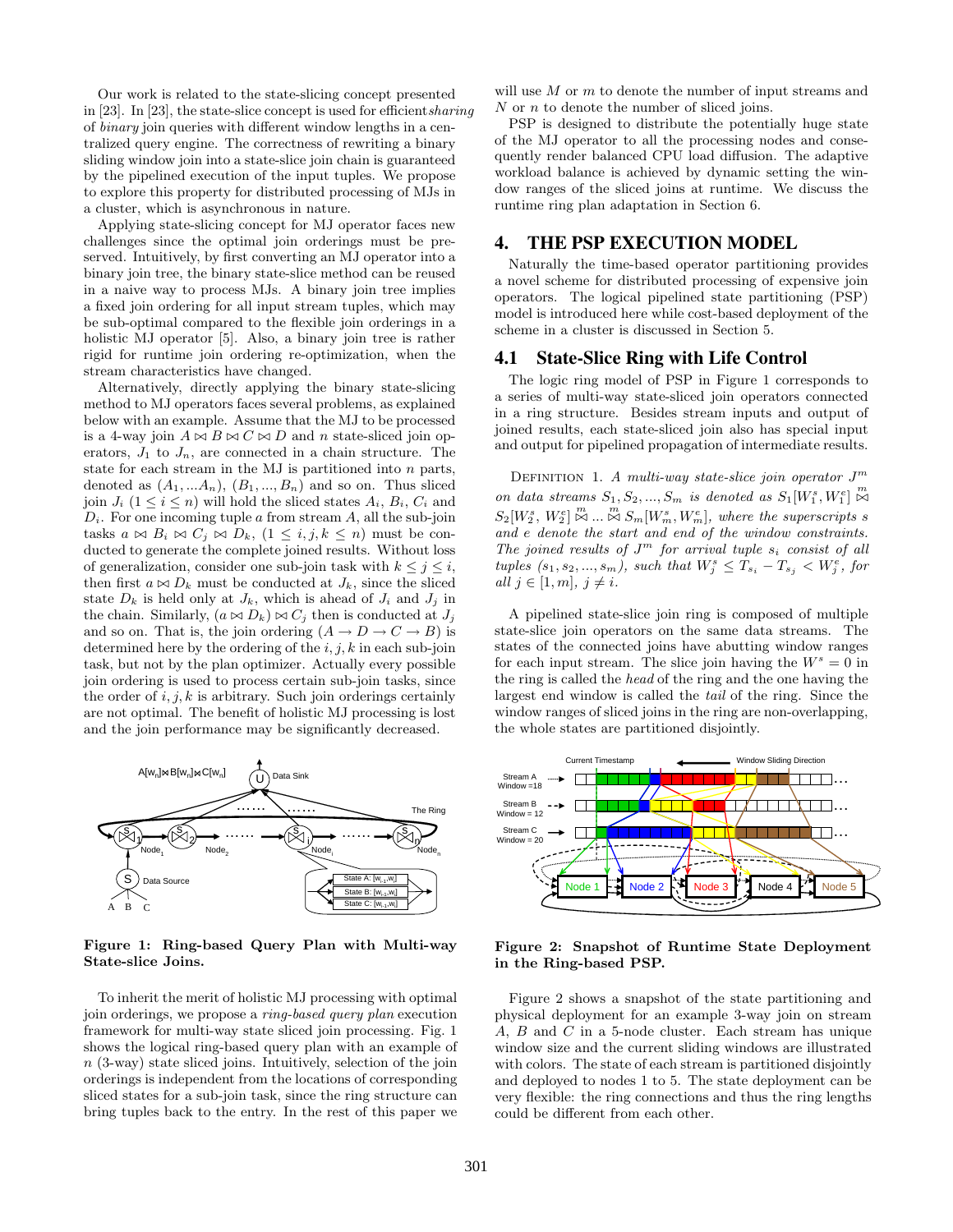The PSP execution model includes three closely coupled components to produce complete but not redundant join results, according to the semantics of the multi-way sliding window join. They are: (1) coordinated state maintenance among the sliced join operators in the ring to ensure state consistency; (2) propagation and processing of the intermediate results for correct and complete join results; (3) execution control to avoid infinite looping of tuples in the ring.

The join processing among multiple nodes needs coordination to ensure data consistency. However synchronization in a large cluster is expensive, especially when synchronization needs to be invoked for every input stream tuple in our case. In our PSP model, we make a special design that achieves implicit synchronization based on the FIFO network transmission model. The execution process of each node is solely driven by the tuples in the input network connection. Thus each node can run independently without other synchronization mechanism.

We first discuss the coordination among multiple nodes for processing single input stream tuple. Then we will show how the head node "knows" the end of processing cycle for each current input tuple. Thus the sequential processing of the input tuples can be synchronized and pipelined in the ring. PSP with interleaved processing is discussed later in Section 4.4.

#### Coordinated State Maintenance.

In [23] two representatives for each input tuple, build tuple and probe tuple, are used with distinct assigned responsibilities. Build tuples will be inserted into the states of the join operators and will stay there until being purged. The probe tuple instead will be propagated for probing corresponding states. In the ring structure, the build tuples will "move" from the head node towards the tail node steadily. The corresponding probe tuple will be used for state purging and join probing. The following example shows how each node processes state insertion and purging.

Example: Suppose at time  $t$ , tuple  $a_t$  arrives and then two copies  $a_t^b$  (build) and  $a_t^p$  (probe) are made. Tuple  $a_t^b$ is inserted into the current state  $(a_t^b, a_j^b, ..., a_{i+1}^b, a_i^b, a_{i-1}^b)$ , ordered decreasingly by the timestamps. Suppose  $a_i^b$  and  $a_{i-1}^b$ are the only tuples out of the current window range, the state will be  $(a_t^b, a_j^b, ..., a_{i+1}^b)$  after purging by  $a_t^p$  and the output queue now is  $(a_t^p, a_t^b, a_{i-1}^b)$ . Consequently,  $a_{i-1}^b$  and  $a_t^b$  will then be inserted into the state of the next join operator and then  $a_t^p$  will purge and probe them in the next node.

PROPERTY 1. For any node with a state sliced window  $[W_i^s, W_i^e]$  on input stream i, before a probing tuple p with timestamp  $T_p$  is processed at this node, all build tuples from stream i with timestamp  $T_i$  satisfying  $W_i^s \leq T_p - T_i$  have been inserted into the state of stream i at this node. After purging by tuple p, only tuples with timestamp  $W_i^s \leq T_p - T_i < W_i^e$ stay in the state.

The proof of Property 1 is straight-forward since the probing tuple is placed behind all purged tuples in the input queue. Property 1 is guaranteed with the FIFO property of the network connections between processing nodes. The state maintenance at each node is coordinated with every probing tuple. Thus even the state maintenance processes will not happen at the same time in all the nodes, the state can still be consistent in terms of join probing process after finishing of the state purging by the probing tuple.

Coordinated state maintenance achieves maximum loose synchronization in the cluster. That is, the state synchronization is postponed as long as possible until right before the join probing process. Also this coordination involves no extra network messages since the probing tuples have to be propagated for join probing purposes anyway. Compared to brute force broadcasting, the probing tuples are propagated step-by-step along the ring. Extra delay comes from the purging of the state tuples in each node. However since the states are in memory and sorted (or indexed) by timestamps, such cost is very small.

#### Intermediate Result Propagation and Processing.

Intermediate results are propagated along the ring to probe the next state in the join orderings. We use only one representative, the probing tuple, for the intermediate result tuples since there is no state holding intermediate result.

For an  $M$ -way sliding join, the number of types of possible intermediate results is  $O(2^M)$ . We cannot afford a distinct network connection for each type of intermediate result when  $M$  is large. Instead, all intermediate results are transmitted in one connection and the intermediate result schema (piggybacked) is used to identify the types. Also the schema is used to determine the next state to join with the intermediate result.

An intermediate join result schema is denoted as  $(I_1, I_2, \ldots, I_n)$  $I_M$ ), where  $I_i$  can be a stream " $S_i$ " or null "−". Given a set of optimal join orderings, exactly one state exists for each input tuple and intermediate result to probe. We show how the intermediate result is propagated and how the joined result is generated using an example below.

Example: Consider a 4-way join  $A \bowtie B \bowtie C \bowtie D$  with the join ordering  $C \rightarrow B \rightarrow A \rightarrow D$  for the tuples from stream C. The join result  $(a_i,b_j,c,d_k)$ , where i, j, and k (without loss of generality, assume  $i < j < k$ ) denotes the serial number of nodes  $(1 \t{to} N)$  in the ring holding the corresponding state, is formed as follows. Tuple c is propagated to  $J_i$  first to probe the B state, and it generates the intermediate result  $(-,b_i,c,-)$ . Then the intermediate result is propagated along the ring to join with all the sliced A states. Thus  $(a_i, b_i, c, -)$  is generated when the intermediate result reaches  $J_i$ . Since  $i < j$ , this propagation passes through the ring head. Then the newly generated intermediate result will be propagated to  $J_k$  to finish the join probing. No passing through the ring head is needed since  $i < k$ .

In the worst case,  $(M-1)N$  hops of intermediate propagations are needed for an M-way join evaluation using a sliced join ring of length  $N$ . This, potentially causing long response time, motivates the cost-based PSP optimization (see Section 5).

### Life Span Control in the Ring.

The purpose of life span control is: (1) dropping the input stream tuples and intermediate result tuples out of the ring at the right time to avoid generating incomplete or redundant join results; and (2) identifying the end of the processing cycle of current input stream tuple at the head node.

Since at any time the states are disjunctively sliced among the processing nodes, then each probing tuple (either input stream tuple or intermediate result) needs to be propagated along the ring exactly one round. To achieve this, every sliced join operator assigns its unique node ID to the intermediate result tuples it generates. When the tuple reached the same operator again after one round propagation along the ring, the tuple is dropped from the system.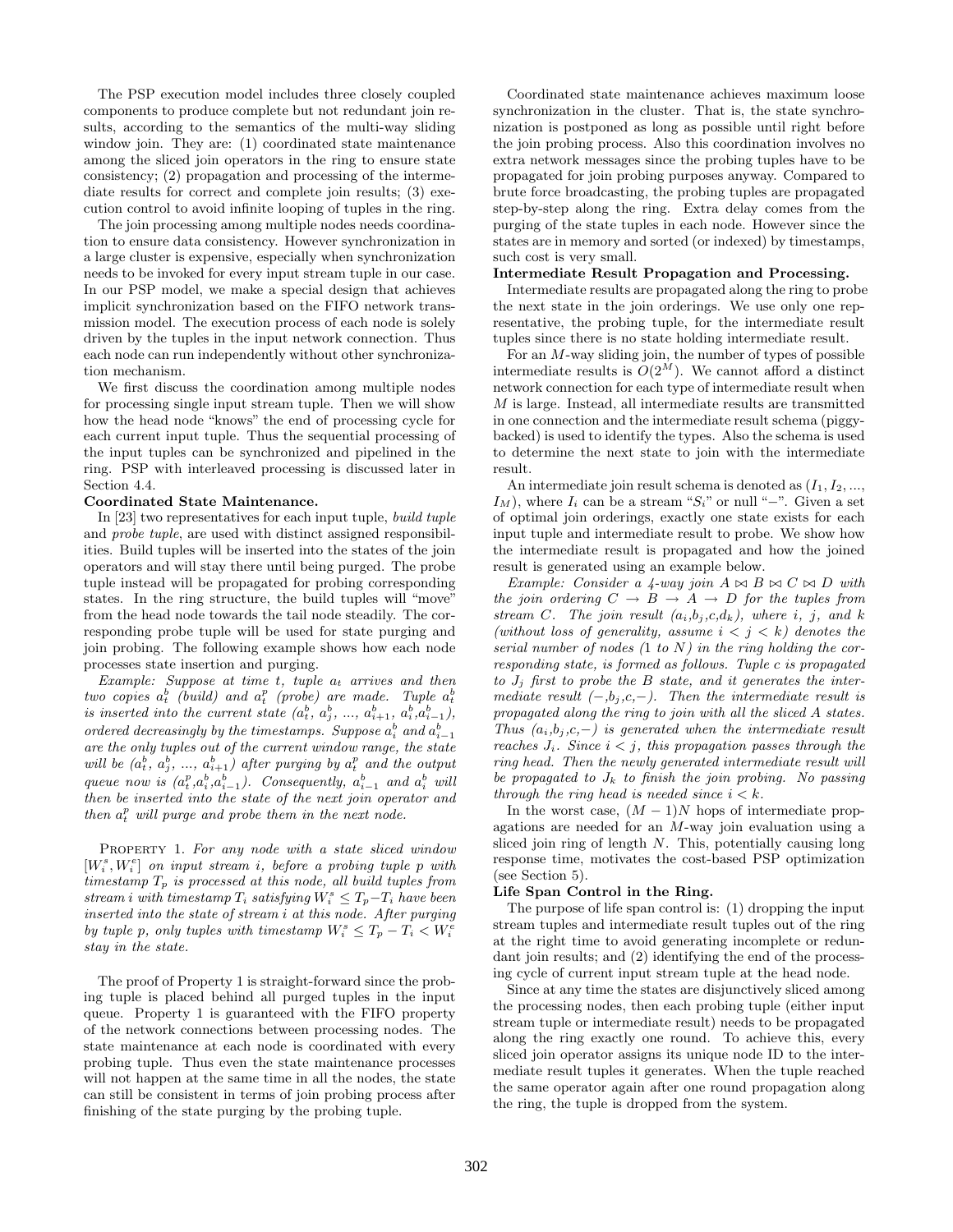Since the processing of the next stream tuple at the head node may cause state shifting along the ring (see 4.4 for interleaved PSP), to ensure the correctness the head node needs to know when the current processing at all nodes is finished. We design a special scheme to synchronize the sequential processing of stream tuples in the cluster.

A special END flag is used to mark the last intermediate result tuple with a certain schema generated at the head node. Initially, the END flag is set on the last intermediate result tuple generated by probing with the input stream tuple. A future END flag is set on the last intermediate result tuple generated by probing the previous END tuple. The previous END tuple is dropped according to life span control. Thus at any time, there is one and only one END tuple in the ring. Refer to Figure 3 for detailed steps.

PROPERTY 2. The END tuple of a certain schema  $Sch_i$  is the last intermediate result tuple processed at the head node having the schema  $Sch_i$ .

#### Proof: Proof by induction.

(1)Base Case: Without loss of generality, assume state of stream  $S$  is the first one in the join ordering for input tuple t. The state of  $S$  is sliced and distributed in the PSP ring as  $S_1, S_2, ..., S_n$ . The first END tuple  $e_1$  is the last tuple in the output of  $t \bowtie S_1$ . At any node  $i$   $(1 \lt i \leq n)$  in the ring, tuple t is processed before  $e_1$ , since propagation of t is before probing with t at all the nodes. Thus  $t \bowtie S_i$  (if any) will appear before  $e_1$  in the input queue of the head node.

(2) Induction: Since  $e_i$  is the last one processed by the head node having a certain schema, the next END tuple  $e_{i+1}$ will be processed after all other intermediate result tuples of the same schema as  $e_{i+1}$ . This is ensured by the FIFO processing sequence along the ring.

When the head node sees this END tuple again, it knows all the intermediate results with this schema have been processed by all the nodes. Thus we have:

THEOREM 1. For each input stream tuple, the processing cycle is ended by the processing of its  $(M-1)$ <sup>th</sup> end tuple at the head node for an M-way join.

Using Property 2, Theorem 1 can be proved directly.

Broadcasting intermediate results to all the nodes at the same time would be easy but needs synchronization among nodes. Instead our pipelined propagation of the intermediate result guarantees synchronization without extra message processing.

#### 4.2 Execution Algorithm and Time Line

The sliced join execution algorithm is composed of four primitives: insert, cross-purge, propagation and probe, denoted as  $in(state), cp(state), pq(op)$  and  $pb(state)$  respectively. In an *m*-way sliced join of streams  $S^1$ ,  $S^2$ , ...,  $S^m$ , the execution steps for a newly arriving tuple  $t$  in sliced join number  $op_i$  are shown in Fig. 3. We define the ID of the intermediate result generated by  $op_i$  as the number i.

Fig. 4 illustrates the execution time line in a four node cluster (each node holding one sliced join operator) for a 3-way join operator processing arrived A tuple. The accumulated input queue content is also shown for node  $M_2$ and  $M_3$ . Assume the optimal join ordering for A tuples is  $A \rightarrow B \rightarrow C$ . When tuple a arrives at node  $M_1$  at time 0, If the tuple t is a build tuple from stream  $S^j$ , 1-1. Insert:  $t.in(S_i^j)$ .

If the tuple t is a probe tuple from stream  $S^j$ , 2-1. Purge:  $t.\text{cp}(S_i^l)$ ,  $1 \leq l \leq m$ . If  $\text{op}_i$  is the tail op, drop purged

tuples; otherwise propagate purged tuples to  $op_{i+1}$ .<br>2-2. Propagate: If  $op_i$  is the tail op, drop t; otherwise t.pg( $op_{i+1}$ ). 2-3. Probe:  $I_i = t$ .  $pb(S_i^l)$ ,  $S_i^l$  is the state of the next stream in the given join ordering.  $I_i$  is the intermediate result with ID *i*. For head node, mark the last tuple in the intermediate result as the END tuple (If the probing has no output, a Null END tuple is generated).

2-4. Propagate: Send  $I_i$  with  $I_i$ .pg(op<sub>i+1</sub>).

If the tuple  $t$  is an intermediate result tuple,

3-1. Propagate: If  $ID \neq i$ ,  $t.pg(op_{i+1})$ , otherwise drop t.

3-2. Probe:  $I_i = t.pb(S_i^l), S_i^l$  is the state of the next stream in the given join ordering.  $I_i$  is the intermediate result with ID *i*. For head node, if tuple t is marked as the *END* tuple and  $ID = i$ , mark the last output tuple as the new END tuple (If the probing has no output, a Null  $END$  tuple is generated).

3-3. Propagate: If  $I_i$  is final joined result, send out. Otherwise send  $I_i$  with  $I_i$ .pg( $op_{i+1}$ ).



Figure 3: Execution Steps of Sliced Join  $op_i$ 

Figure 4: Execution Time Line of the PSP

first a build tuple  $a^b$  is made and  $a^b.in(S_1^A)$  is called. Then the probe tuple  $a^p$  is used to purge and probe state B, i.e.  $a^p.c p(S_1^B), (a^p.c p(S_1^B)).p g(M_2)$  and  $a^p.p b(S_1^B)$  (done at time  $t_2$ ). The intermediate result is send to  $M_2$  to join with the states of C and eventually sent back to  $M_1$  to join with  $S_1^C$ .  $M_2$  will receive the probe tuple of a at time  $t_1$  and follow the same execution steps as  $M_1$ . The intermediate result  $I_1$  will arrive at  $M_2$  following tuple  $a$  and will be processed next by  $M_2$ . Then same steps are followed by  $M_3$  and  $M_4$ . At time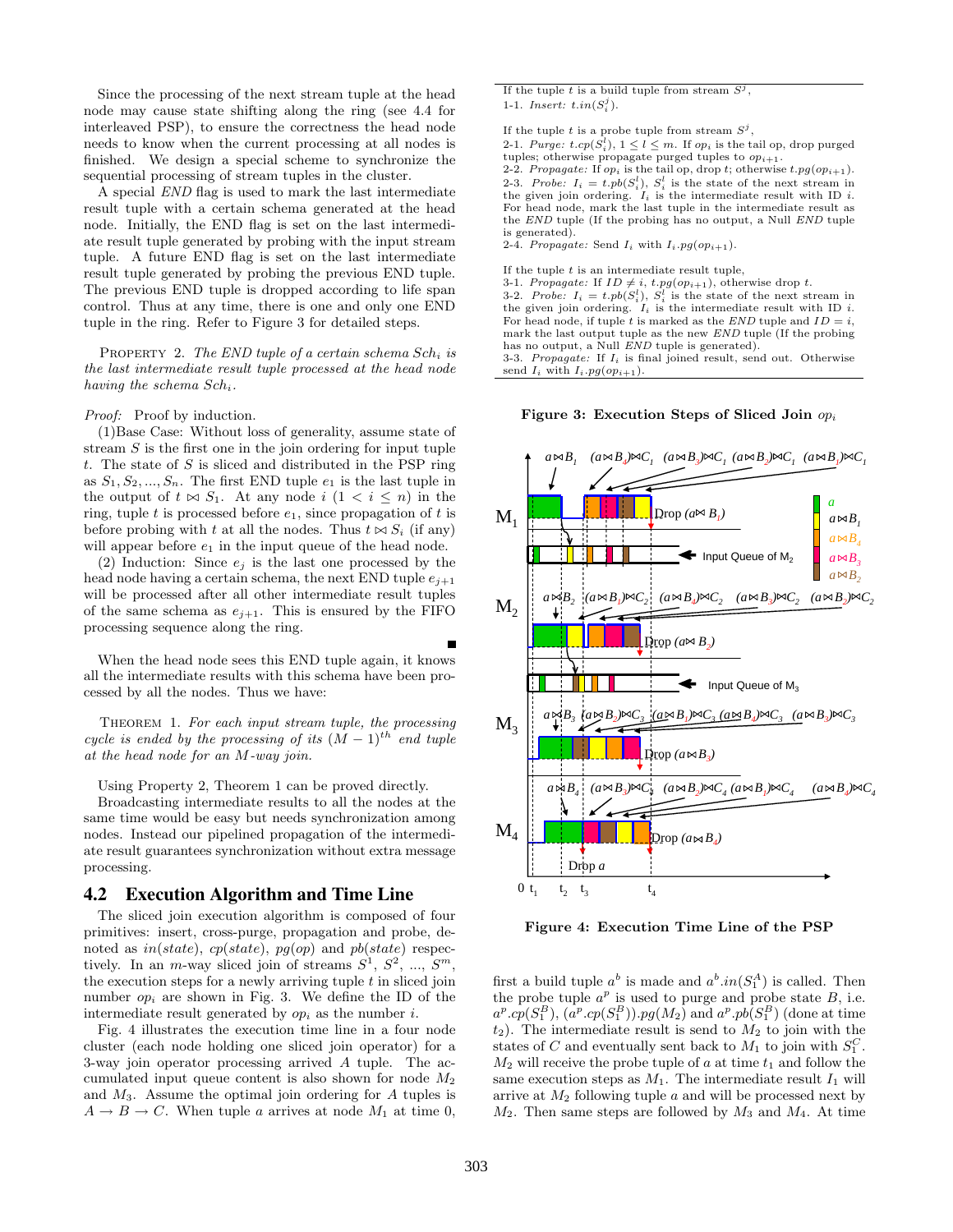$t_4$ , one period of execution is finished. All the probe tuples and intermediate results are dropped after going through the ring. The next input stream tuple can be processed after  $t_4$ .

THEOREM 2. The union of the join results of the sliced joins in the PSP ring is equivalent to the results of a regular multi-way sliding window join.

#### Proof Sketch:

No missing results. From Property 1, the state slices are maintained consistently before any join probing. From Theorem 1, all state slices are probed before the end of processing cycle. The pipelined probing after a full round is guaranteed to cover all the corresponding states need to be probed.

No extra results. Before any join probing, all the windows boundaries of the states are maintained consistently. All the probings are valid.

No redundant results. Property 1 guarantees that the window boundaries of the states are satisfied before probing. Thus the states are maintained disjointly in terms of probing. No redundant probing is conducted.

### 4.3 Network Cost Estimation of PSP

Compared to the centralized execution of an MJ operators, our PSP may suffer from potentially huge network transmission costs. Here, we will describe how the total network cost is.

For simplicity, we first assume the join selectivities are the same for all join probings, denoted as  $S_{\bowtie}$ . And the window sizes are the same for all the streams, denoted as W. For an M-way join processed on a PSP ring, the total number of intermediate results with unit stream arrival rate is  $S_{\bowtie}W + S_{\bowtie}^2 W^2 + ... + S_{\bowtie}^{M-1} W^{M-1} \approx S_{\bowtie}^{M-1} W^{M-1}$  for large  $S_{\bowtie}W$ .

Having N hops in the PSP scheme, the total network cost for intermediate result transmission is  $S_{\bowtie}^{M-1}W^{M-1}N$ . In practice, since M is usually small, the network cost may not be huge. Put differently, the size of the join results that have to be transmitted to the end application in any case, is  $O(S^M_\bowtie W^M)$ . That is, the extra network traffic caused by PSP for the intermediate result transmission is  $\frac{N}{S_{\infty}W}$  times as that for transmitting final join results alone, which is small for large  $S_{\bowtie}W$ . When the join selectivities are dramatically different from each other, our scheme will employ the optimal join ordering to minimize the size of intermediate results. The above claim still holds.

However, the extra network cost is high when  $S_{\bowtie} W \ll N$ . There is a major tradeoff in the PSP scheme considering the length of the ring and the extra network cost. The optimal length of the ring is discussed in Section 5.

Also the network transmission time in the PSP scheme will overlap with the concurrently processing time on the nodes (see Fig. 4), which further reduces the impact of network latency.

### 4.4 PSP with Interleaved Processing

In the PSP scheme shown in Fig. 3, interleaved tuple processing is prohibited to assure consistent maintenance of the states in the basic PSP model. Since the performance of the ring is determined by its slowest processing node, this may cause long idle periods. We thus extend PSP by means of a delayed purge strategy, called PSP-I.

The processing of the next stream input tuple will cause insertion and purging of the states. To avoid state mess-up, every processing node maintains a list of active StateStarts and StateEnds pairs. Each pair marks the corresponding states for one of the currently being processed tuples in the system. Instead of purging the states and removing purged tuples before probing, the StateEnds are used to mark the ends of states. The real state purging is postponed until no further probing requires the state anymore.

Although the purged state tuples are not physically deleted from the current node (they are just virtually marked as expired in some sense for a given tuple), they are propagated to the next processing node. During the join probing, only the part of the state within the appropriate StateStarts and StateEnds range relevant to the given tuple is used to join with the incoming tuple. The StateStart and StateEnd pair is expired and removed from the state when the corresponding END tuple is processed, because the later indicates that the tuple has successfully already visited all its join partners. The purge step 2-1 in Fig. 3 is now changed as shown in Fig. 5.

- 2-1-3. Propagate: Propagate purged tuples to  $op_{i+1}$  (not tail) or
- drop them (tail).

2-1-4. Delete: If the StateEnd has the smallest timestamp in the list, remove tuples older than the StateEnd.

#### Figure 5: Purge Steps with StateStart and StateEnd in  $node_i$ ,  $1 \leq i \leq n$

The interleaved processing of stream tuples induces some duplicated states among neighboring sliced operators due to the postponed deletion. In our implementation, we set a threshold to limit the number of concurrently processed stream tuples in the ring.

# 5. COST ANALYSIS AND TUNING

In this section, we develop a cost model for PSP and use it to tune the parameters for different performance objectives. Our cost model provides the necessary analytical equations to interrelate the following key parameters of the PSP model: (1) query parameters, including stream arrival rates, window sizes and join selectivities; (2) PSP ring parameter, such as number of nodes in the ring; (3) performance measurements, such as average response latency (average time difference between sending out the joined result and reading in corresponding stream tuple) and output rate.

### 5.1 Cost Model

For an M-way join operation  $S_1 \bowtie S_2 \bowtie ... \bowtie S_M$ , parameters for the cost model are given in Table 1.

We assume that the network bandwidth is sufficient here for our workload. More discussion of network bandwidth is postponed to Section 5.3. Then we estimate the sending and receiving latency between processing nodes to be proportional to the number of tuples transmitted. The output rate is estimated with the assumption that all the processing nodes are 100% busy during the execution. That is, the input queues of the head operator are never empty. The output rate under such assumption is the maximum output rate possible.

<sup>2-1.</sup> Purge: 2-1-1. Init: Init a pair of StateStart and StateEnd.

<sup>2-1-2.</sup> Mark: Mark the states.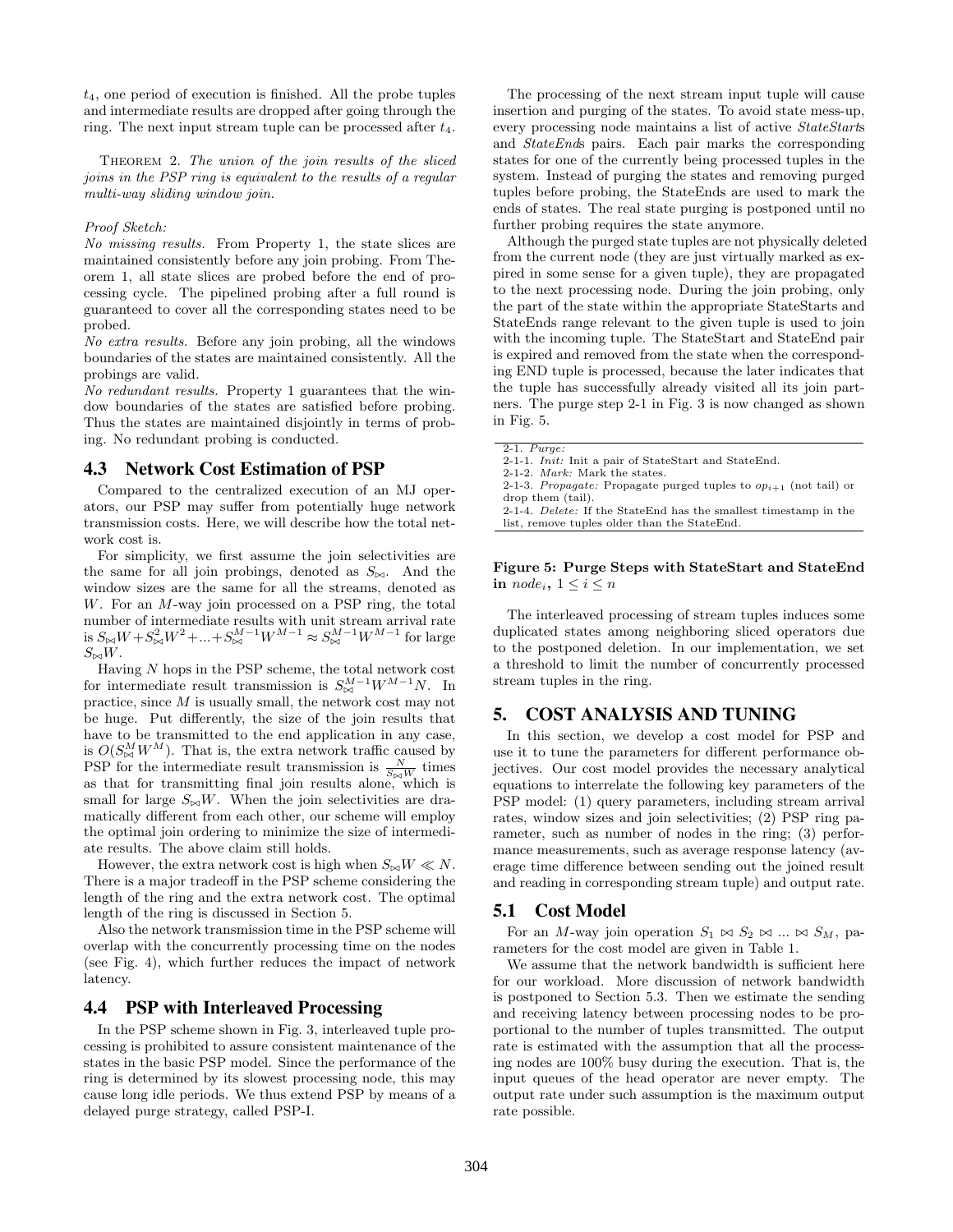Table 1: Terms Used in Cost Model

| Term                                     | Meaning                                        |
|------------------------------------------|------------------------------------------------|
| $\lambda_i$                              | Arrival Rate of Stream i                       |
| $\overline{W_i}$                         | Window Size of the Sliding Window on Stream i  |
| $S_{\triangleright\!\!\!\triangleleft}i$ | Join Selectivity for $i^{th}$ probing step     |
| $T_i$                                    | Time spent to join a pair of tuples            |
| $T_p$                                    | Time spent to purge one tuple from a state     |
| $T_i$                                    | Time spent to insert one tuple into a state    |
| $T_s$                                    | Processing latency to send & receive one tuple |
| $T_n$                                    | One hop network transmission latency           |
| N                                        | Number of processing nodes in the ring         |
| M                                        | Number of incoming streams                     |
| $\mu$                                    | Service rate of the PSP ring                   |

We first calculate the processing workload  $L<sub>C</sub>$  for the centralized join processing of one input tuple and the workload  $L_{PSP}$  for the processing of the same input tuple in the PSP scheme. The workload indicates the total time needed to process one input tuple. The workload can be calculated by summing up the CPU join time, state maintenance time, network transmission time. We assume an in-memory nested loop join algorithm is employed. We also assume the optimal join ordering for the input tuple from stream  $S^1$  is:  $S^1$  – >  $S^2$  – > ... – >  $S^m$  and the processing nodes and the network connections between them are homogeneous.

$$
L_C = T_i + T_p + T_j \sum_{2 \le k \le M} \prod_{1 \le i \le k-1} \lambda_i W_i S_{\bowtie i}
$$
  
\n
$$
L_{PSP} = L_C + T_s N (1 + \sum_{2 \le k \le M-1} \prod_{1 \le i \le k-1} \lambda_i W_i S_{\bowtie i})
$$
 (1)

The third item for  $L_C$  is the total join probing cost. The second item for  $L_{PSP}$  is the total transmission cost for the input tuple and the intermediate results.

For succinctness of the analysis, we simplify the cost model by assuming  $\lambda_i = \lambda_j$ ,  $S_{\bowtie i} = S_{\bowtie j}$  and  $W_i = W_j$ . These assumptions can be relaxed without changing the principles of the cost analysis. Thus:

$$
L_{PSP} \approx L_C (1 + \frac{T_s N}{\lambda W T_j})
$$
\n(2)

Every  $L_{PSP}$  seconds, PSP processes one input stream tuple. Thus the service rate  $\mu$  (i.e. the number of tuples processed per second) is given as:

$$
\mu = \frac{1}{L_{PSP}}\tag{3}
$$

### 5.2 Cost-based Tuning

Based on the cost model, we perform PSP optimization for the following two important objectives: (1) given a fixed stream arrival rate, maximize the system output rate by tuning the length of the ring; and (2) given a fixed stream arrival rate, minimize the average response latency by tuning the length of the ring. In the following discussion, we assume that we have knowledge of the stream parameters and query parameters (i.e. all terms in Table 1 except  $\mu$ ). All these parameters are straightforward to measure in an actual implementation of PSP. Maximize Output Rate.

In a homogeneous cluster, all processing nodes have identical CPU power. Assume the output rate for one single processing node with workload  $L<sub>C</sub>$  is  $O<sub>S</sub>$ . Then the output rate  $O_{PSP}$  in the PSP model with N processing nodes is:

$$
O_{PSP} = \frac{O_S N}{1 + \frac{T_s N}{\lambda W T_j}} = \frac{O_S}{\frac{1}{N} + \frac{T_s}{\lambda W T_j}}
$$
(4)

From Equation 4, as more processing nodes are deployed in the PSP ring, the output rate increases monotonically. That is, using more processing nodes will result in higher output rate.

#### Minimize Average Response Latency.

To estimate the processing latency of the PSP model, we consider the average latency for join results from one input tuple. We estimate the latency assuming perfect load balancing among all processing nodes. That is there is no bottleneck processing node slowing down the flow along the ring. Such latency is the minimal latency achievable. The latency has mainly two parts: join probing and the network latencies. These two latencies overlap in time during execution. For each processing node, the balanced workload is  $L_{PSP}/N$  on average. The join results are generated after total of M rounds of transmission of the intermediate results along the ring. Thus processing latency  $\tau_i$  for node  $i, 1 \leq i \leq N$  is:

$$
\tau_i = (i-1)T_n + \max\{\frac{L_{PSP}}{N}, MNT_n\}
$$

Thus the average processing latency  $\tau$  is:

$$
\tau = \frac{N-1}{2}T_n + \max\{\frac{L_C}{N} + \frac{T_s L_C}{\lambda WT_j}, MNT_n\} \tag{5}
$$

For clarity, we omit state insertion and deletion delay since they are one time cost for each input tuple. Such delay is independent of the number of join results generated.

From Equations 5, we see the response latency is sensitive to the number of the processing nodes  $N$  in the PSP ring. Intuitively, adding more processing nodes increases the CPU power. On the other hand, the longer the length of the ring the higher the network transmission cost. Using standard calculus methodology, we can find exactly the value of N that minimizes the average response latency.

The PSP ring has the minimal processing latency when  $N = min\{N_1, N_2\}$ , where

$$
\frac{L_C}{N_1} + \frac{T_s L_C}{\lambda W T_j} = MN_1 T_n, \text{ and } \frac{N_2 - 1}{2} T_n = \frac{L_C}{N_2}
$$

The processing latency for each node is decreasing with larger N, while the network latency is increasing. Both facts need to be considered for the optimal ring length with minimal processing latency.

### 5.3 Network Bandwidth Requirement

Here we estimate the network bandwidth needed for the above cost-based tuning. Ideally the network should be "fast" enough to catch the speed of join processing in each node. The network transmission time is covered by the join probing time when every node never waits for the arrival of new stream tuples. That is, the network transmission time should be shorter than the processing time of one probing tuple. Thus the upper-bound network bandwidth Band can be estimated as below.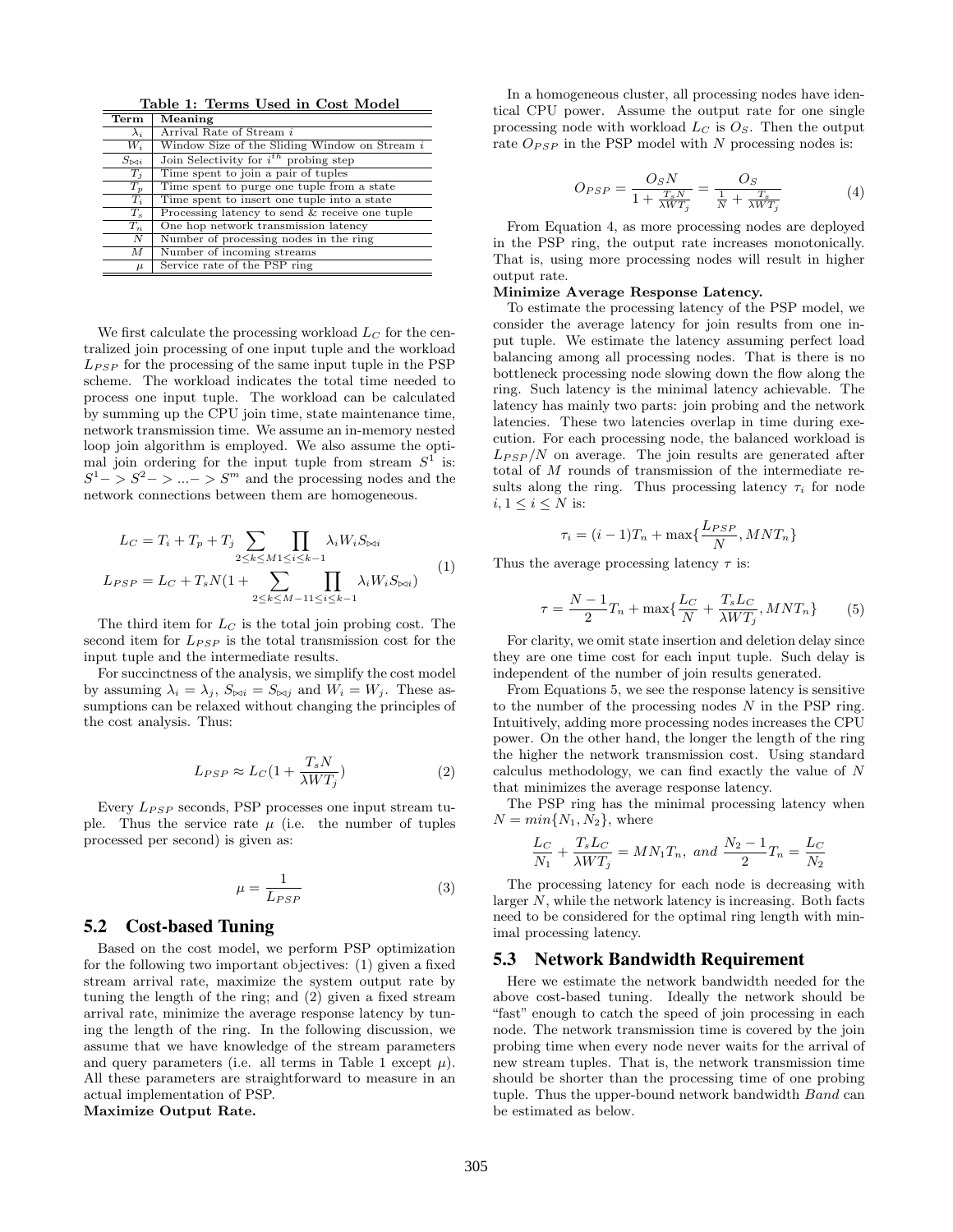$$
Band \ge \frac{Tuple\_Size}{T_j \min_{1 \le i \le M} \{\lambda_i \frac{W_i}{N}\}} \tag{6}
$$

When insufficient network bandwidth is available, significant network transmission cost, which is proportional to the number of total intermediate results, will be "visible". In practice, Equation 6 should be kept satisfied.

# 5.4 Initial State Slicing

When the arrival rates and sliding window sizes are different for each input stream, naturally the optimal ring lengths would be different for individual stream. The problem of achieving global optimal lengths of rings is much harder than the simplified case discussed previously. In fact the search space is exponential since the optimal lengths of the PSP rings are correlated with each other. Thus searching for the optimal initial state slicing is expensive and may not be worthwhile, especially for stream processing in a high dynamic environment. Instead we use following heuristic to achieve a sub-optimal state slicing.

We first sort the streams by  $\lambda_i \widetilde{W}_i \overline{S_{\bowtie i}}$  in ascending order. Here the  $\overline{S_{\bowtie i}}$  denotes the average join selectivity between stream  $i$  and other streams in the join graph. Then the optimal lengths of rings are calculated in the order of the sorted list of streams. In the calculation, if the length of the ring for certain stream is unknown, then current length is assigned. For example when calculating the length for stream  $i$  and the length for stream  $j$  is not available (i.e. stream  $i$  is behind stream  $i$  in the sorted list), then the ring length for stream  $j$  is assigned the same as stream  $i$ . The intuition behind this heuristic is that the streams with larger  $\lambda_i W_i S_{\bowtie i}$  in the sorted list have more impact on the total cost, and should be processed later with more information of other streams.

### 5.5 Workload Balancing

In Figure 2 we indicate that the deployment of state sliced windows may not be even among all the nodes. Since the PSP is a pipelined execution model, the performance of the PSP ring is determined by the busiest node in the ring. To avoid bottleneck node, workload balance must be achieved for optimal performance.

From Equation 1, the dominant CPU cost for each node is the join probing cost, which is proportional to the total size of the sliced states in the node. To balance the workload of each node, we instead balance the number of state tuples in every node. Since the state slicing boundaries between adjacent join nodes can be performed arbitrarily at optimizer's will, the balanced state distribution can be achieved.

# 6. ADAPTIVE PSP LOAD DIFFUSION

Adaptive workload diffusion is critical for realistic long running query processing, when stream arrival rates, join selectivities and etc. change at runtime. In PSP, adaptive workload diffusion is achieved by state relocation among the nodes by setting the corresponding window ranges. We tackle two major load re-balancing scenarios: workload smoothing among same amount of nodes and state relocation with more/less nodes. Both adaptations are rather straightforward and inexpensive to implement.

Workload Smoothing

The runtime stream arrival rates may always fluctuate, while the overall system is not overloaded. In a homogeneous cluster, we initially slice the time-based window ranges evenly among all the nodes, aiming for balanced workload. However fluctuating arrival rates will make the workload on each node unbalanced given fixed window ranges. System performance is slowed-down by the overloaded node in the ring. Here we propose that instead a count-based state slicing can be employed to smooth workload. Each sliced join, except the last one hold by the tail node, has an upper bound of state size and a count-based state purge is employed when the state size grows over the threshold. The upper bound is set periodically according to the given statistics. The correct semantics of the sliding window join is ensured by the tail node since it still uses time based state purging.

Such count-based workload smoothing is effective when the window constraint is large. For small window to be close to the statistic sampling intervals, the statistics may not be precise enough.

#### State Relocation

Adding/removing of nodes is needed when system is overloading or ring length is not optimal for response time. Two approaches for adaptive optimization are proposed: passive adjustment of the window range and *aggressive adjustment* by state relocation.

Passive adjustment aims to relocate the state by setting the window ranges. Consider an example of adding one node to a ring has 3 nodes. We assume the states are sliced equally among the processing nodes  $N_1$  to  $N_3$  ( $N_4$  finally). That is, the states in each processing node will be changed from  $W/3$ to  $W/4$ , with W denoting the window constraint. The state slices in the original processing nodes  $N_1$  to  $N_3$  are step-bystep replaced and shrunk. Finally the new state allocation with one additional processing node is achieved. Similarly, node removal can be conducted. The graceful state adjustment induces no extra migration cost. However a long adjustment latency may occur for large window size.

Aggressive state slice adjustment migrates part of the states along the PSP-D ring. Such state relocation needs to suspend the execution and resume afterward.

To maintain the ring structure, the state slice movement happens only between adjacent processing nodes. Intuitively, a new processing node should be inserted into the ring at the position where the shifted state slice can fill the new node. That is, assume the ring has  $N$  nodes originally and another M nodes need to be added into the ring, the  $i$ -th processing node from the head node need to move  $\Delta S_i = \frac{M}{N} i - \lfloor \frac{M}{N} i \rfloor$ state tuples to the next nodes towards the tail node. The new processing node  $N_j$ ,  $1 \leq j \leq M$ , needs to be inserted after the processing node  $N_k$ , such that k is the minimal number with  $\frac{M}{N}k > j$ . Fig. 6 illustrates the addition of a new processing nodes. Similarly, removal of processing node can be conducted.

The aggressive state relocation involves execution breaks and state migration during the adjustment. Frequent aggressive adjustment should be avoided.

### 7. DISCUSSION

[9] proposed two state replication based distributions for generic MJ operators: aligned tuple routing (ATR) and coordinated tuple routing (CTR). We briefly review these two approaches and compare them with PSP below.

ATR picks one input stream as the master stream and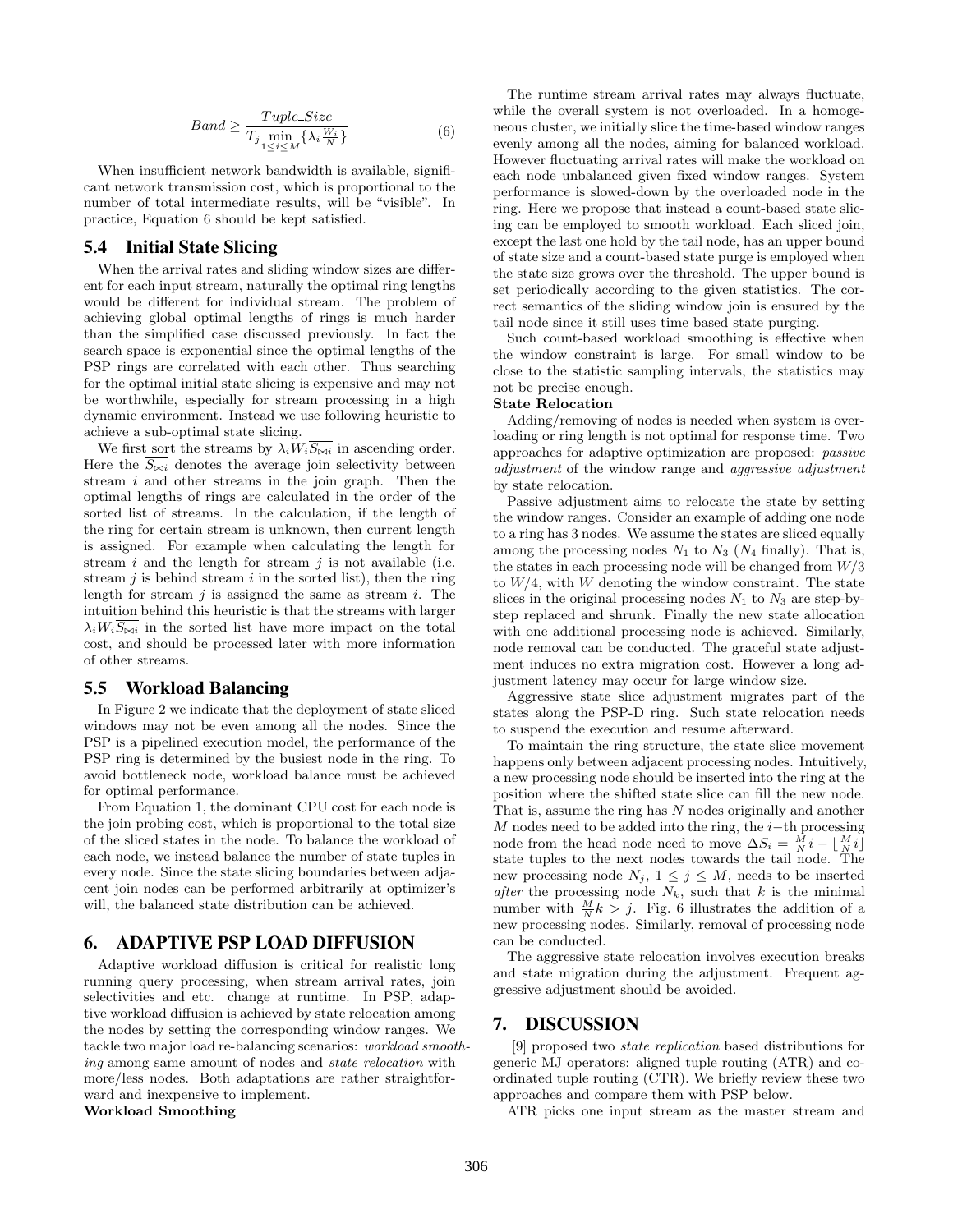

Figure 6: Aggressive State Relocation.

partitions the master stream among the processing nodes. All the other slave input streams are distributed to the processing nodes with some overlaps, to ensure the semantics of the window constraints.

CTR is a multi-hop semantics preserving tuple routing where intermediate join results are transferred among nodes during each hop. A weighted minimum set covering is utilized to identify the optimal routing for each tuple to "find" all correlated states.

Memory: The distribution strategies of both ATR and CTR are based on state (partial) duplication among the processing nodes. Compared to them, our proposed PSP approach does not have any duplicated states at any time.

In ATR the segment length  $T$  is an important parameter for the load diffusion. However, the ATR approach works under the condition that the window constraint  $W \ll T$ . When  $W$  is comparable with  $T$ , the memory waste and redundant computation can be significant.

In CTR the number of redundant state is determined by the minimum set covering at runtime. CTR faces the following dilemma. The more redundant states, the smaller set covering may exist. Then the incoming tuples will be stored in fewer nodes, which may make future set covering large. More seriously, the states in CTR may converge to one (or a small subset of) node if sometime only one copy of the input tuples is stored in the cluster, since the future set covering will direct all later tuples to that node. Then no distribution is achieved. Unless an optimal insertion algorithm is employed (missing in [9]), which can magically predict future workload diffusion, the CTR is uncontrollable and instable.

Synchronization: ATR results in a set of independent join operators without synchronization. However, CTR does need synchronization among nodes in different hops for maintenance of the states and processing of intermediate results. The synchronization is missed in [9].

CPU: CPU cost comparison is summarized in Fig. 7. Here we list only the main factors affecting CPU cost.

| <b>Item</b>                | ATR     | CTR     | <b>PSP</b> |
|----------------------------|---------|---------|------------|
| Routing Cost               | Low     | High    | Low        |
| Per Segment Metadata       | Nο      | Yes     | No         |
| Duplication Removal        | No      | Yes     | No         |
| Load Balancing Granularity | Large   | Small   | Small      |
| State Management Cost      | High    | High    | Low        |
| Adaptation Cost            | Unknown | Unknown | Low        |
| Network Transmission       | Low     | Middle  | High       |

#### Figure 7: CPU Consumption Comparison

The CTR employs a complex routing algorithm to determine the optimal routes for each segment of input streams. Such routing cost is per segment cost and may be significant with fine-grained segments. On the contrary ATR and PSP do not require routing by using one hop computation and fixed routing respectively. The routing information and other metadata must be attached to each segment to ensure the correctness in CTR, while no such requirement exists for ATR and PSP-D. Similarly the CTR needs extra work to avoid generating duplicated results while the other two will not generate duplication in the first place. ATR and CTR approaches have duplicated states and thus the state management costs are much higher than PSP.

The disadvantage of PSP is that the network transmission cost may be larger than ATR and CTR, since all input tuples and intermediate results need to be sent along the ring.

# 8. PERFORMANCE STUDY

# 8.1 Experimental Settings

Distributed Join Algorithms. We have implemented the proposed PSP in a real distributed DSMS system. Experiments have been conducted to thoroughly test the ability of the proposed solution under various system settings. Our DSMS is implemented in Java. The PSP ring-based query plan is formed first and then deployed in the cluster using the regular pipelined parallelism of the DSMS.

To compare the performance of PSP with other approaches, we also implement the ATR and the CTR proposed in [9]. For ATR, a special stream data diffusion operator is implemented, who is in charge of generating segments for all input streams. The data diffusion operator in our ATR implementation has an important parameter, segment length, for performance tuning. For CTR, the data diffusion operator has a routing table and can calculate routing path for each input stream tuple. To avoid the uncertainty of the minimum set cover algorithm, we add one parameter for our CTR implementation, to enforce the number of copies of the state tuples in the cluster (this number is set to 2 in [9]). We also implemented the synchronization of the multi-hop execution in CTR. That is, no interleaved processing of multiple input segments is allowed to avoid state shifting caused by processing a new segment. To avoid the data diffusion operator to be the bottleneck, it is deployed separately in one node of the cluster without other join operators.

Query Sets. The MJ operator is used to identify similar images from different data sources for movement detection. The join predicate is a UDF which calculates the similarity of two images by comparing their RGB values for each pixel. The evaluation cost of the UDF is proportional to the number of pixels of the images. Our experiments use three different images: small, middle, large corresponding to images with 5k, 10k and 20k pixels.

Our pixel based UDF for matching images is just one of many possible image comparison functions. Indeed other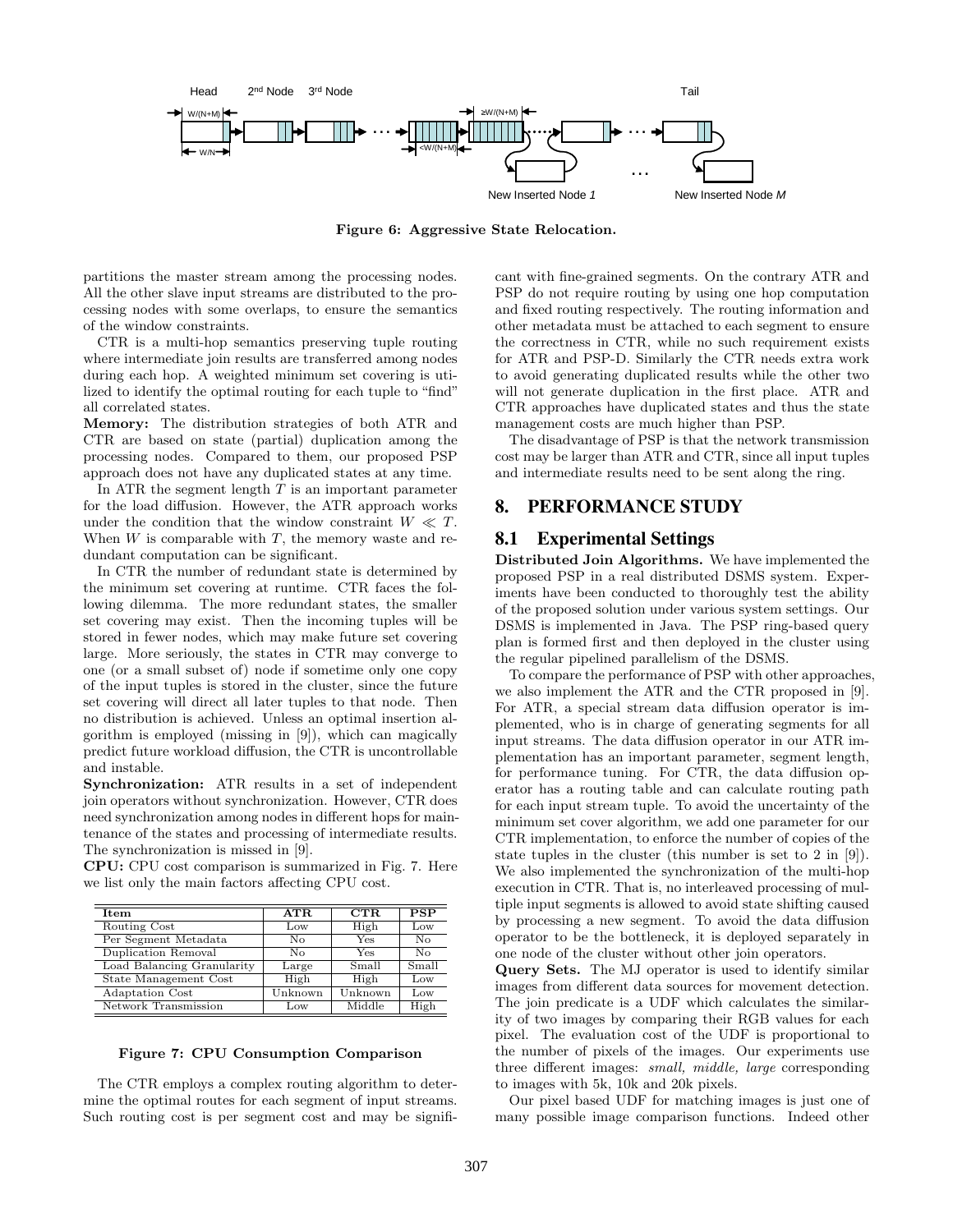more sophisticated functions exist in the image processing domain. However design of particular functions is beyond the scope of this paper. Instead, expensive join predicates are our focus.

A symmetric nested loop join algorithm is used in the experiments. Each tuple is a byte array having the RGB values of every pixel in an image. The tuple arrival follows the Poisson distribution. The stream input rate is changed by setting the mean inter-arrival time between two tuples.

Evaluation Metrics. We use two measurements in the experimental study. We measure the runtime memory usage in terms of the number of tuples in the states of the joins. We measure the output of the query plan in terms of the average response latency for the join results.

Platform. All experiments are conducted on a cluster having 20 processing nodes and one master node. Each host has two AMD 2.6GHz Dual Core Opteron CPUs and 1GB memory. All the hosts are connected by Gigabit private networks. Each processing node runs an instance of out DSMS query processing engine executing one multi-way sliced join operator. The master node acts as the stream data sender, which runs a stream generator and diffuses generated tuples to the processing node holding the head operator in the ring. The master node also collects the join results from each sliced join as a data sink. Each query processor has a monitor thread collecting the runtime statistics. All the experiments start with empty states in operators.

# 8.2 Experiment 1: Sensitivity Analysis for PSP

In Section 5, we give an analytical cost model showing the impact of the parameters of the PSP model. In the cost model, the most interesting part is the relationship between the length of the ring and the response time. In this experiment, we show the existence of this relationship by varying the system parameters, including (1) number of ways of joins as: 3-way, 5-way, 7-way and 9-way; (2) join cost as: small, middle and large; (3) join selectivity as: 0.05, 0.1 and 0.5; (4) number of processing nodes: 4-19. Here we use a probabilistic join probing that enables us to control the join selectivities. The sliding window size is set to be 10 seconds for all the streams. The input rate is set to 50 tuples/sec per stream. In all the experiments, the system will run for 600 seconds.

Figures 8(a) and 8(b) show the results for 3-way join with different join selectivities and number of nodes.

The PSP scheme does not have any duplicated states, thus the memory consumptions are pretty stable among all the experiments. The query response latency is sensitive to the join selectivities and the cluster size, which affect the number of intermediate join results and join probing respectively. We observe that the average response time increases for larger join selectivities, since the workload is increased accordingly. When the cluster size increases, the response time will not always decrease. Instead, it may even increase when the size of cluster is too large. In Figure  $8(a)$ , the response time increases after having 14 nodes in the ring when join selectivity is 0.5. Also this number is sensitive to the join selectivities since different number of intermediate result will be generated and transmitted along the ring. For smaller join selectivities, we expect a large number of nodes to be optimal in the ring. This is consistent with the cost analysis of the optimal ring length discussed in Section 5.

# 8.3 Experiment 2: PSP vs. ATR and CTR

The next set of experiments compare the PSP scheme with the ATR and CTR solutions. Note that our implementations of ATR and CTR are on our own code base to assure a comparable platform. We aimed to meticulously recreate those prior methods as described in [9]. Comparison of absolute performance numbers is not intended, given the different code base, language, and hardware. Instead, the trends in the figures are our interest.

Figures 8(c) and 8(d) show the experimental results running the ATR approach. The join selectivity is set to be 0.1. We vary the segment size for ATR from 10 seconds, which is the sliding window size, to 50 seconds. In ATR, corresponding segments of stream tuples are processed at each node. Thus all the workload to process a single input stream tuple is done by a single node only. The result is that the average response time will not decrease when adding more nodes to the system, although the system throughput may increase. The state memory consumption for ATR is increasing steadily with the number of nodes in the system, since more duplicated segments are generated and stored in the states.

Figures 8(e) and 8(f) show the experimental results running the CTR approach. The join selectivity is set to 0.1. We vary the number of copies in the CTR approach from 2 to 9. The number of processing nodes is at least 2 times of the number of copies.

The response time is decreasing when a large number of nodes are used. This result is consistent with the analysis in [9] since the CTR is also a multi-hop join scheme. More nodes in the system will increase the CPU power and decrease the processing time. We also observe that more copies of the states result in larger response time, when the number of nodes is fixed. This is due to the minimal set cover algorithm. When more copies exist, less nodes will participate in processing the input tuple and the response time will increase accordingly. The state memory usage is fairly stable when the number of processing nodes is increased. Also the memory usage will increase with the number of copies used.

# 8.4 Experiment 3: Runtime Adaptation of PSP

In these experiments, we compare the response time when runtime adaptation is turn on and off in the PSP model. In the middle of the processing, the arrival rate increases from 50 tuples/sec to 100 tuples/sec. Figures  $8(g)$  and  $8(h)$ compare the performance of PSP under this change. Clearly runtime adaptation can make the system much more stable and robust to the changes.

# 9. RELATED WORK

Parallel and distributed query processing have been the focuses of both academia and industry for a long time [7, 8, 11, 21]. Two main categories of parallelism are employed in the literature: pipelined parallelism and partitioned parallelism. The proposed PSP scheme belongs to the pipelined parallelism. Superior to the traditional query plan based pipelining, the PSP scheme has the advantage of employing an optimal length pipelining at the optimizer's will.

Distributed stream processing has been considered in recent years for distributed Eddies [19], Borealis [1, 2], System S [10], and DCAPE [14]. For distributed processing of stateful stream queries, state partitioning [16] has been proposed. State partitioning has the major limitation of only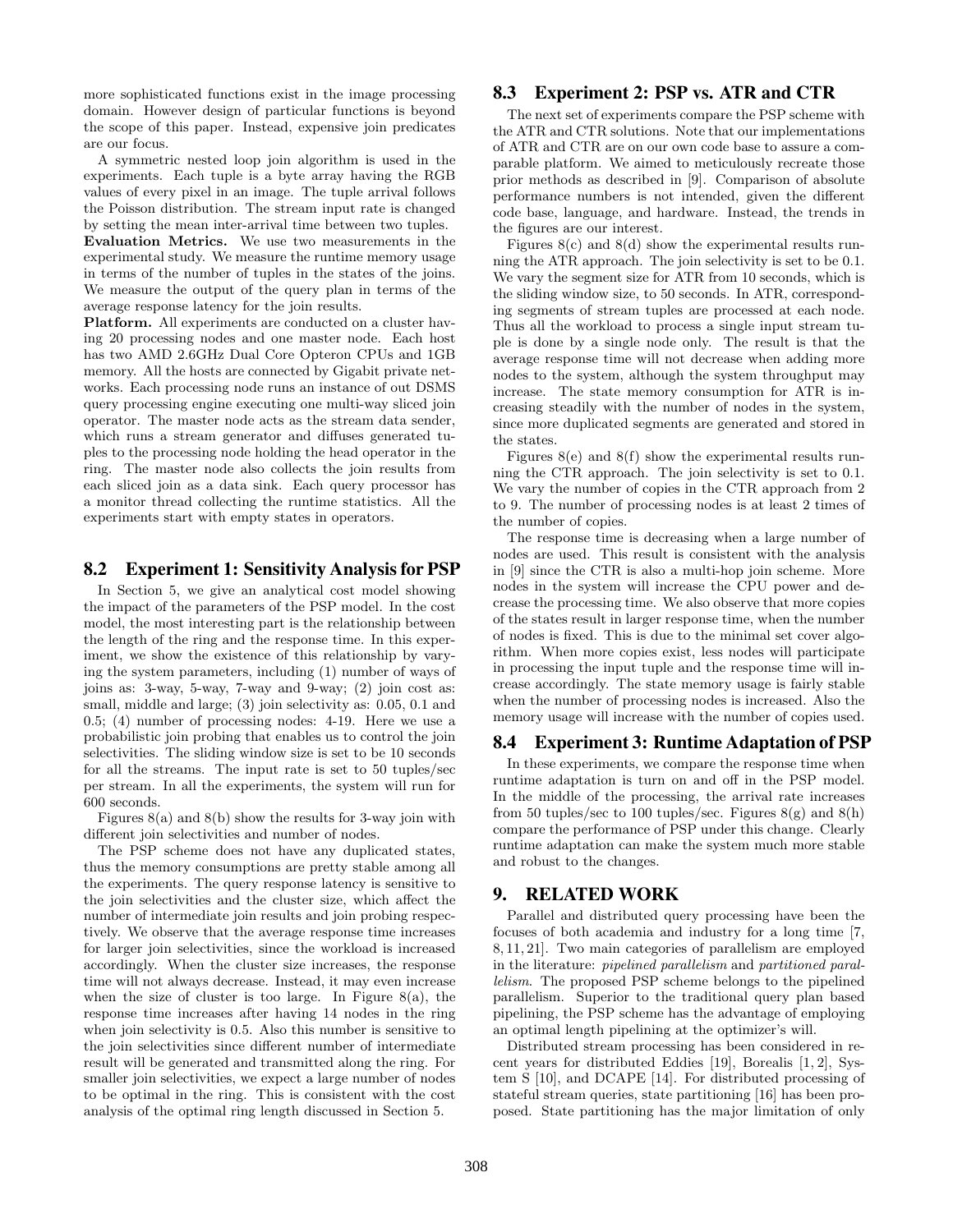

Figure 8: Experiments Results